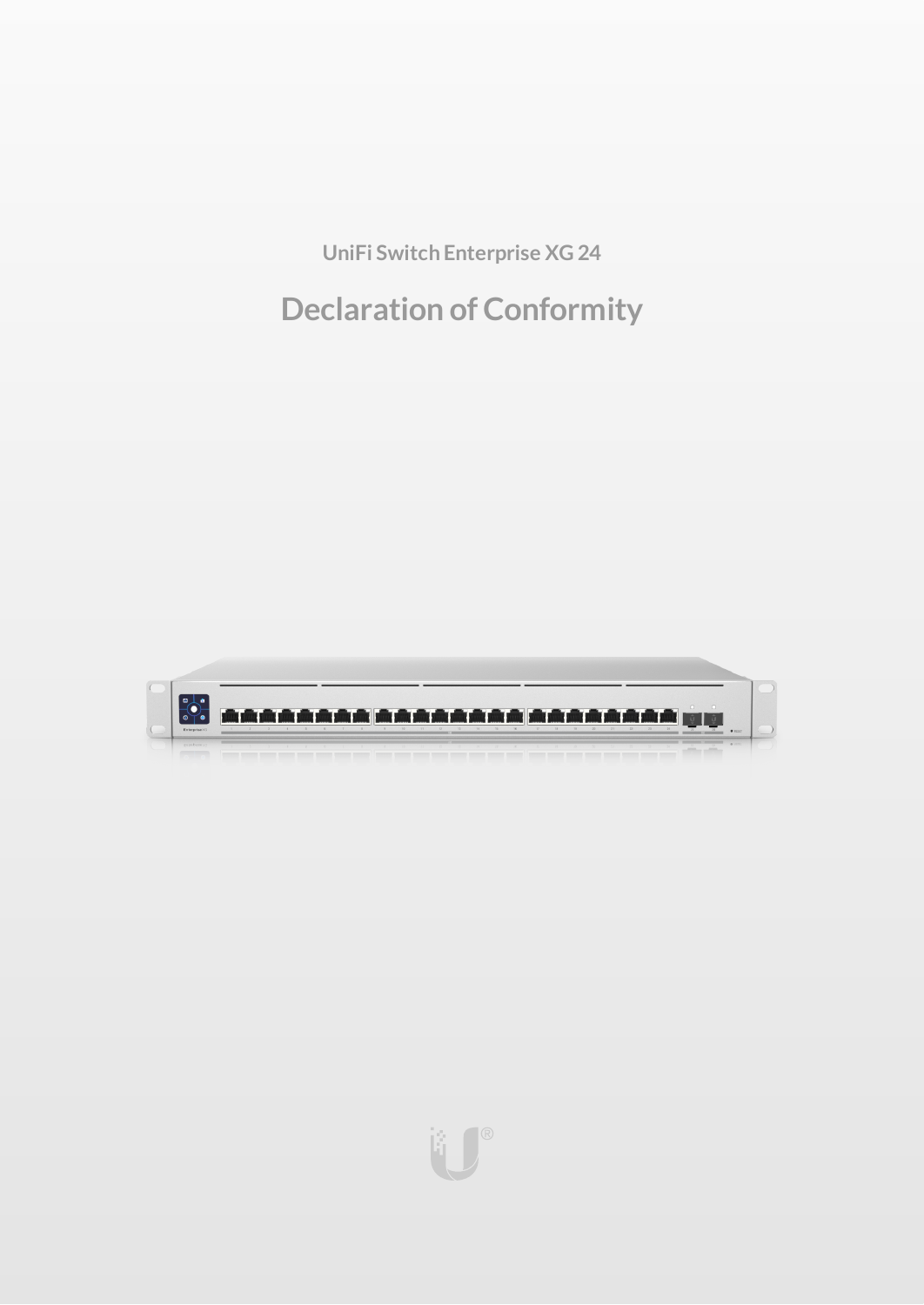# **EU DECLARATION OF CONFORMITY**

Ubiquiti Inc. 685 Third Avenue NewYork, NY 10017 USA

Hereby declares under our sole responsibility thatthe**UniFi Switch EnterpriseXG 24**, model **USW-EnterpriseXG-24**, to which this declaration relates, is in conformancewith the provisions of Directives

• EMC- 2014/30/EU Electromagnetic Compatibility Directive (EMCD)

• Safety - 2014/35/EU Low Voltage Directive (LVD)

• HazardousMaterials - 2011/65/EU Restriction oftheUse ofCertain Hazardous Substances in Electrical and Electronic Equipment(RoHS) with amendment(EU) 2015/863; 1907/2006 Registration, Evaluation, Authorization and Restriction of Chemicals (REACH)

For additional REACH details, please refer to [ui.com/compliance](https://www.ui.com/compliance/)

| <b>Standards</b>        | <b>Description</b>                                                                               |
|-------------------------|--------------------------------------------------------------------------------------------------|
| EN 55032:2015+A11:2020  | Electromagnetic compatibility of multimedia equipment - Emission requirements                    |
| EN 55035:2017+A11:2020  | Electromagnetic compatibility of multimedia equipment - Immunity requirements                    |
| EN 62368-1:2014+AC:2015 | Audio/video, information and communication technology equipment - Part 1: Safety<br>requirements |
| <b>CE</b> Marking       | CE                                                                                               |

 $k$  un  $\rightarrow$ 7  $\mathcal{L}$ Mark Feil

Compliance Manager

NewYork April 29, 2021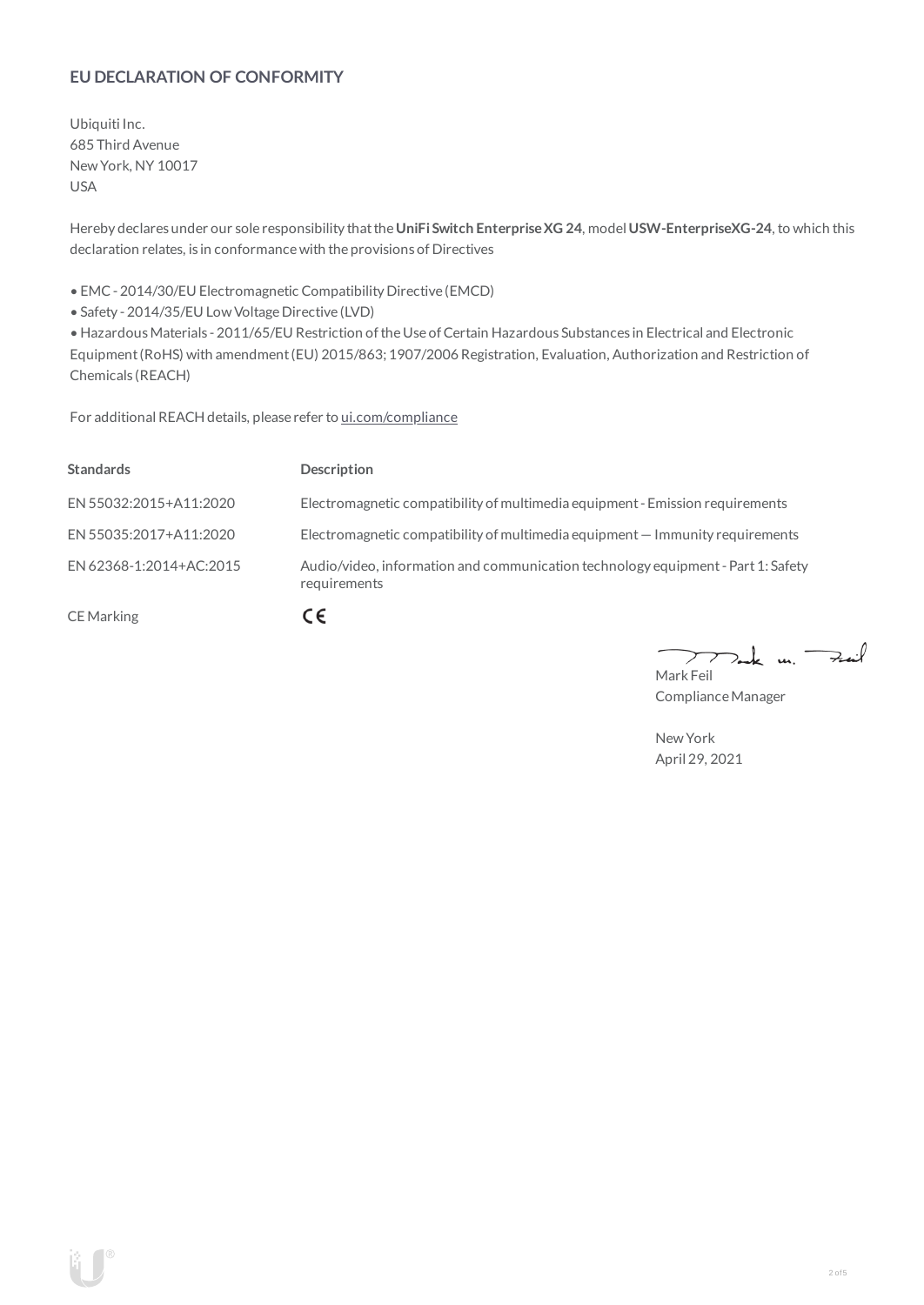# **USW-EnterpriseXG-24**

## **български** [Bulgarian]

С настоящото Ubiquiti декларира, че това устройство USW-EnterpriseXG-24 е в съответствие със съществените изисквания и други приложими разпоредби на Директиви 2014/30/ЕС, 2014/35/ЕС.

# **Hrvatski** [Croatian]

Ubiquiti ovim putem izjavljuje da je ovaj uređaj USW-EnterpriseXG-24 sukladan osnovnim zahtjevima i ostalim bitnim odredbama Direktiva 2014/30/EU, 2014/35/EU.

# **Čeština** [Czech]

Ubiquititímto prohlašuje, že toto USW-EnterpriseXG-24 zařízení, je ve shodě se základními požadavky a dalšími příslušnými ustanoveními směrnic 2014/30/EU, 2014/35/EU.

## **Dansk** [Danish]

Hermed, Ubiquiti, erklærer atdenneUSW-EnterpriseXG-24 enhed, er i overensstemmelse med de væsentlige krav og øvrige relevante krav i direktiver 2014/30/EU, 2014/35/EU.

#### **Nederlands** [Dutch]

Hierbij verklaartUbiquiti, datdezeUSW-EnterpriseXG-24 apparaat, in overeenstemming is metde essentiële eisen en de andere relevante bepalingen van richtlijnen 2014/30/EU, 2014/35/EU.

#### **English**

Hereby, Ubiquiti, declares that this USW-EnterpriseXG-24 device, is in compliance with the essential requirements and other relevantprovisions of Directives 2014/30/EU, 2014/35/EU.

#### **Eesti keel** [Estonian]

Käesolevaga Ubiquiti kinnitab, et antud USW-EnterpriseXG-24 seade, on vastavus olulistele nõuetele ja teistele asjakohastele sätetele direktiivide 2014/30/EL, 2014/35/EL,

#### **Suomi** [Finnish]

Täten Ubiquiti vakuuttaa, että tämä USW-EnterpriseXG-24 laite, on yhdenmukainen olennaisten vaatimusten ja muiden sitä koskevien direktiivien 2014/30/EU, 2014/35/EU.

# **Français** [French]

Par la présente Ubiquiti déclare que l'appareil USW-EnterpriseXG-24, est conforme aux exigences essentielles et aux autres dispositions pertinentes des directives 2014/30/UE, 2014/35/UE.

#### **Deutsch** [German]

HiermiterklärtUbiquiti, dass sich dieses USW-EnterpriseXG-24 Gerät, in Übereinstimmung mitden grundlegenden Anforderungen und den anderen relevanten Vorschriften der Richtlinien 2014/30/EU, 2014/35/EU befindet.

#### **Ελληνικά** [Greek]

Δια του παρόντος, Ubiquiti, δηλώνει ότι αυτή η συσκευή USW-EnterpriseXG-24, είναι σεσυµµόρφωση µε τις βασικές απαιτήσεις καιτις λοιπές σχετικές διατάξεις των οδηγιών 2014/30/EE, 2014/35/EE.

#### **Magyar** [Hungarian]

Ezennel Ubiquiti kijelenti, hogy ez a USW-EnterpriseXG-24 készülék megfelel az alapvető követelményeknek és más vonatkozó 2014/30/EU, 2014/35/EU irányelvek rendelkezéseit.

#### **Íslenska** [Icelandic]

Hér, Ubiquiti, því yfir að þetta USW-EnterpriseXG-24 tæki er í samræmi við grunnkröfur og önnur viðeigandi ákvæði tilskipana 2014/30/ESB, 2014/35/ESB.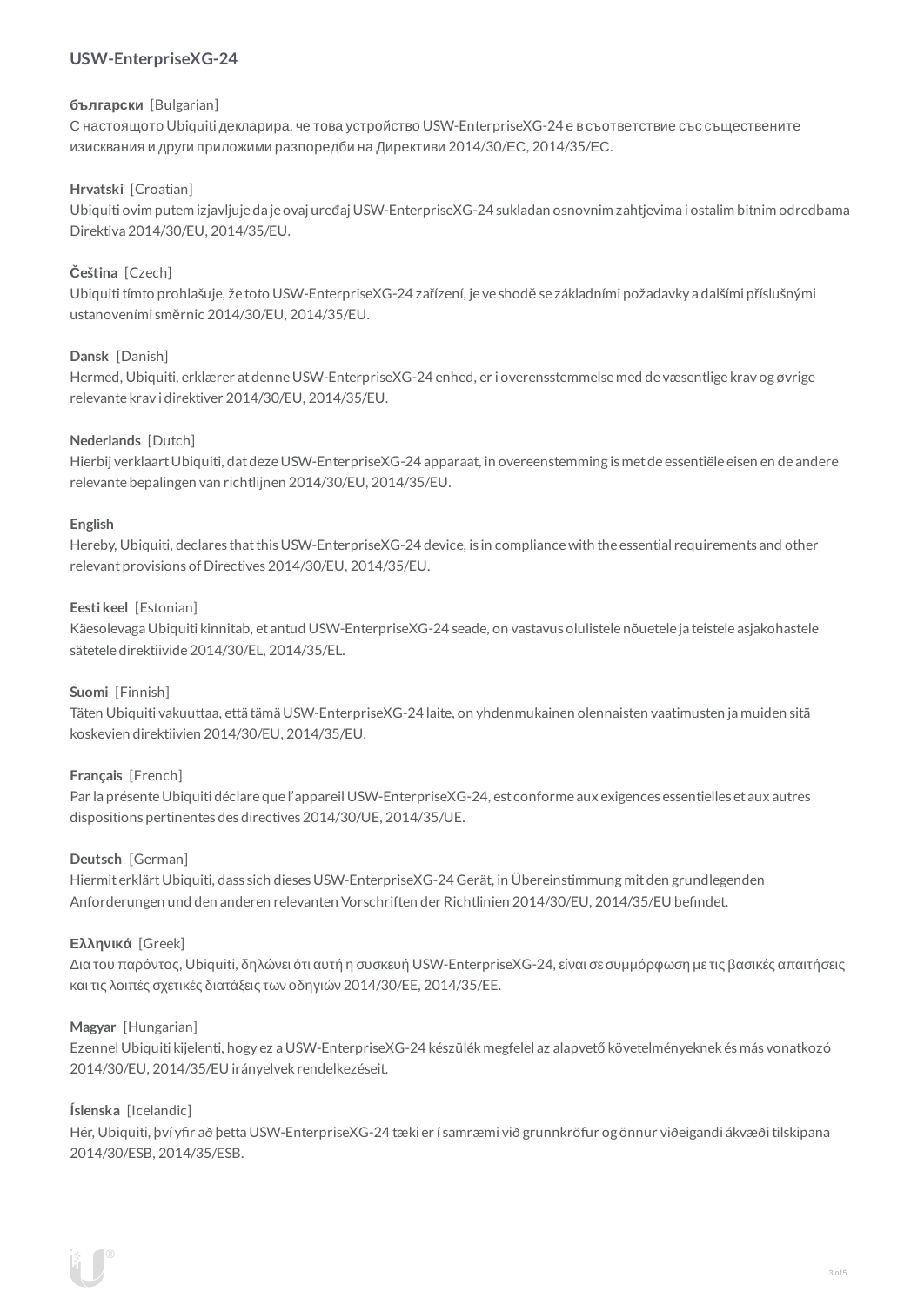# **Italiano** [Italian]

Con la presente, Ubiquiti, dichiara che questo dispositivo USW-EnterpriseXG-24, è conforme ai requisiti essenziali ed alle altre disposizioni pertinenti delle direttive2014/30/UE, 2014/35/UE.

# **Latviešu valoda** [Latvian]

Ar šo, Ubiquiti, deklarē, ka USW-EnterpriseXG-24 ierīce, ir saskaņā ar būtiskajām prasībām un citiem attiecīgiem noteikumiem Direktīvās 2014/30/ES, 2014/35/ES.

# **Lietuviųkalba** [Lithuanian]

Ubiquiti deklaruoja, kad šis USW-EnterpriseXG-24 įrenginys atitinka esminius reikalavimus ir kitas 2014/30/ES, 2014/35/ES Direktyvų nuostatas.

# **Malti** [Maltese]

Hawnhekk, Ubiquiti, tiddikjara li dan il-mezz USW-EnterpriseXG-24 huwa konformi mar-rekwiżiti essenzjali u dispożizzjonijiet rilevanti oħrajn ta 'Direttivi 2014/30/UE, 2014/35/UE.

## **Norsk** [Norwegian]

Herved Ubiquiti, erklærer atdenneUSW-EnterpriseXG-24 enheten, er i samsvar med de grunnleggende kravene og andre relevante bestemmelser i direktivene2014/30/EU, 2014/35/EU.

# **Polski** [Polish]

Niniejszym, Ubiquiti, oświadcza, że urządzenieUSW-EnterpriseXG-24, jest zgodny z zasadniczymi wymaganiami oraz pozostałymi stosownymi postanowieniami Dyrektyw2014/30/UE, 2014/35/UE.

## **Português** [Portuguese]

Ubiquiti declara que este dispositivo USW-EnterpriseXG-24, está conforme com os requisitos essenciais e outras disposições das Directivas 2014/30/UE, 2014/35/UE.

## **Română** [Romanian]

Prin prezenta, Ubiquiti declară că acestdispozitiv USW-EnterpriseXG-24 este în conformitate cu cerințele esențiale și alte prevederi relevante aleDirectivelor 2014/30/UE, 2014/35/UE.

#### **Slovenčina** [Slovak]

Týmto Ubiquiti, prehlasuje, že toto USW-EnterpriseXG-24 zariadenie, je v súlade so základnými požiadavkami a ďalšími relevantnými ustanoveniami smernice2014/30/EÚ, 2014/35/EÚ.

#### **Slovenščina** [Slovenian]

Družba Ubiquiti izjavlja, da je naprava USW-EnterpriseXG-24 v skladu z obveznimi zahtevami in drugimi ustreznimi določbami direktiv 2014/30/EU in 2014/35/EU.

#### **Español** [Spanish]

Por medio de la presente Ubiquiti declara que este dispositivo USW-EnterpriseXG-24, cumple con los requisitos esenciales y cualesquiera otras disposiciones aplicables o exigibles de lasDirectivas 2014/30/UE, 2014/35/UE.

#### **Svenska** [Swedish]

Härmed Ubiquiti, intygar attdenna USW-EnterpriseXG-24 enhet är i överensstämmelse med de väsentliga egenskapskrav och övriga relevanta bestämmelser som framgår av direktiven 2014/30/EU, 2014/35/EU.